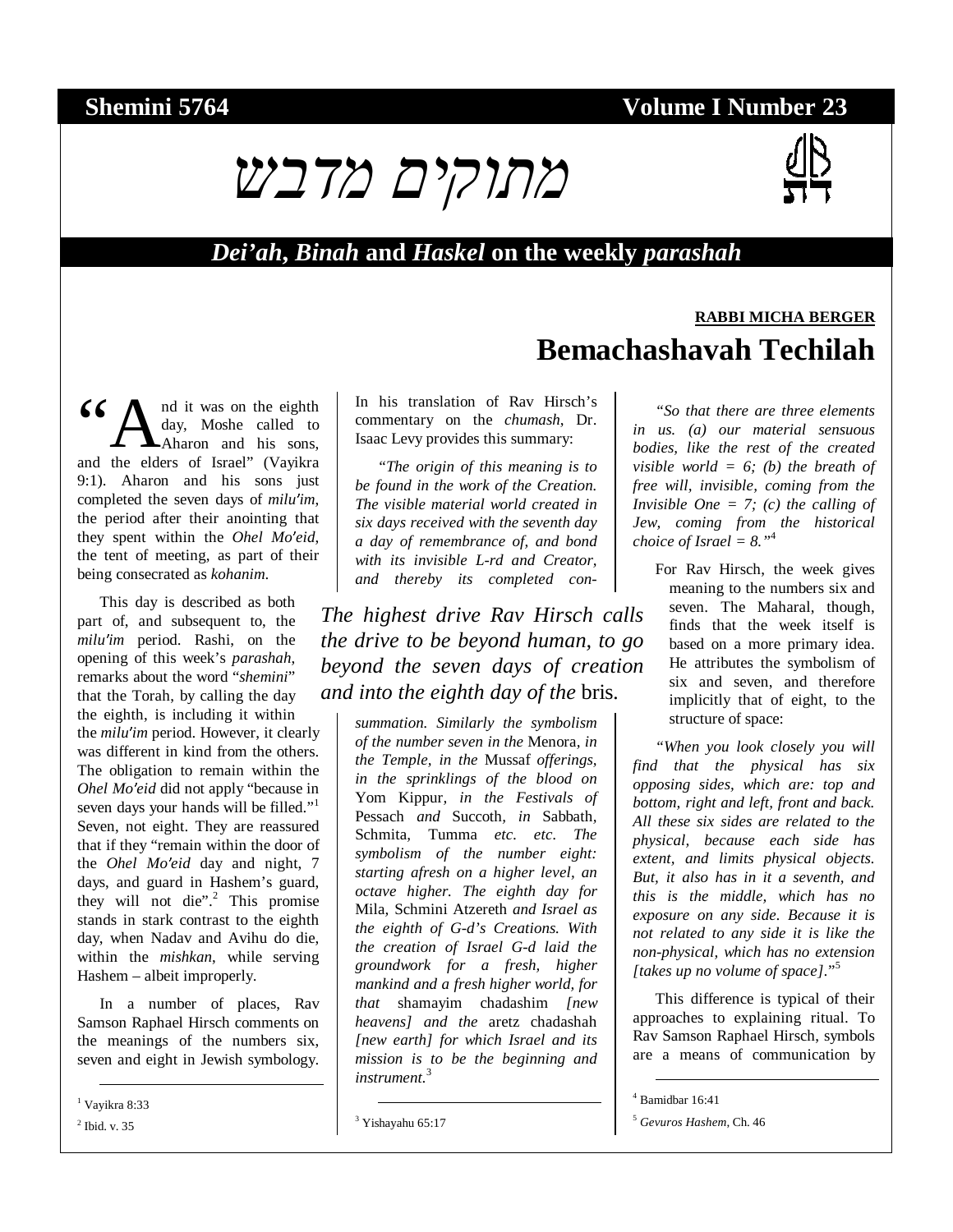which Hashem relays basic truths to man in a manner that uses experience to make a deeper impression than can speech. The symbolic system is a matter of convention between the parties of the communication. The Maharal sees them as expressions of ontologies, reflections of actual existences in how Hashem created the universe and man.

Still, to the Maharal too, six represents the physical world, and seven is the spiritual inherent in the physical world.

The highest drive Rav Hirsch calls the drive to be beyond human, to go beyond the seven days of creation and into the eighth day of the *bris*. The idea that eight represents "an octave higher" can be seen in the form of the letter *ches*. Its shape as described in the gemara and as found in Ashkenazi script is that of two *zayin*'s connected by a bridge. *Zayin* is seven in *gematria*. *Ches* is eight. *Ches* shows the bridge between one seven, one complete world, and the next.

There is a debate as to what exactly Nadav and Avihu did to merit death.<sup>6</sup> Rashi quotes *tanna'im*: Rabbi Eliezer said it was that they ruled halachically without seeking their rebbe's opinion; Rabbi Yishmael said they served in the temple while drunk. The Ramban and Ibn Ezra say the sin was that they brought their own fire to burn the *ketores*, whereas on that day a miraculous fire was to be used.

*The source of their error was too much sanctity, not too little. It was one of overestimating the step to be taken between the world of the seven days of* milu'im *and the eighth.* 

> All three could be understood as an overestimation of themselves. They thought that they could know what was appropriate without requiring Moshe Rabbeinu's wisdom and

6 Commentaries on 10:2

he second *berachah* of *Shemoneh Esrei* is that of *Gevuros* (Might). However, **The second** *berachah* of *Shemoneh Esrei* is that of *Gevuros* (Might). However, the *berachah* does not close with a mention of Hashem's *Gevurah*, but with "*Mechayeih hameisim*", calling Hashem "the Giver-of-life of the Dead". The *berachah* actually mentions the theme of the resurrection repeatedly, "You are the *Mechayeih meisim*", "You are *mechayeih meisim* in great mercy", "He keeps His trust to those who sleep in the dust", "the King who causes death and causes life." Nor does the body of the *berachah* contain those things that we would normally associate with might; such as a mention of the flood, or

perhaps the destruction of Sodom and Amorah, or the plagues and drowning the Egyptians, or even of the notion that "one can not see Me and live."

To understand this focus, perhaps we should look at both what is *gevurah*, and second, what is the purpose of *techiyas hameisim*.

To understand *gevurah*, I would like to revisit what we saw about the concept of *gevurah* expressed in the opening *berachah, Birkas Avos.* The Vilna Gaon understands the *berachah* by casting Moshe's praise of Hashem, "*haKel haGadol haGibor vehaNorah*" as its backbone. The rest of *Birkas Avos* are iterations and elaborations of these

## **2** *Mesukim Midevash*

prophecy. Alternatively, they thought that they had grown beyond having negative influences, that only the joy of *mitzvos* was left within them for wine to release. The fire of the first *ketores* was to be G-d's, from this higher existence. But they, thinking that they were there already, thought that their own fire would suffice.

Moshe Rabbeinu said to Aharon, "Aharon my brother, I knew that the temple would be sanctified through those who are close to Hashem, and I thought that it would be through either myself or you. Now I see that they were greater than you or I are."<sup>7</sup> The source of their error was too much sanctity, not too little. It was one of overestimating the step to be taken between the world of the seven days of *milu'im* and the eighth. The Jewish people's mission is to build that world; we are not yet within it.

7 Rashi ad loc, quoting Chazal

# **Sefasai Tiftach**

ideas. Looking in particular at the middle two, we have "*haGadol*", the Great, referring to Hashem as suffusing creation. This idea is elaborated upon with "*gomeil chasadim tovim*" (supports through good acts of kindness). *HaGadol* is *chessed*. And, as per the normal thesis-antithesis structure, *chessed* is followed by *gevurah*.

This understanding of the *berachah* unsurprisingly associates "*Hashem E-lokeinu*" in its opening with the verse iteration of these two themes. As Rashi tells us in the beginning of *Bereishis*, "Hashem" is a name that connotes Mercy, "E-lokim", with justice. It also associates *gevurah* with the phrase